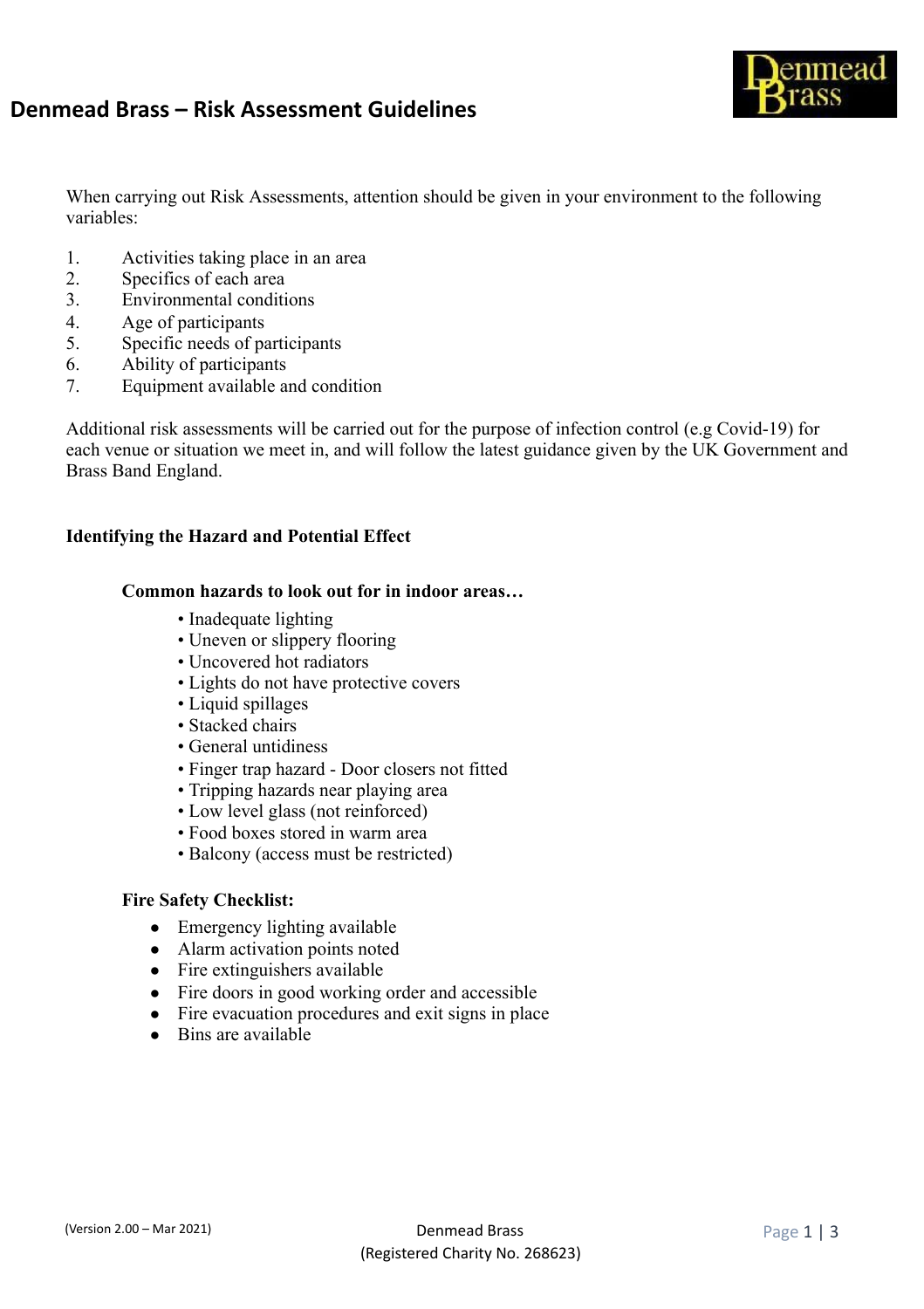# **Denmead Brass – Risk Assessment Guidelines**



## **Common hazards to look out for in outdoor areas….**

- Broken equipment
- Ponds and water hazards
- Harmful or poisonous plants
- Debris, needles, animal faeces
- Liquid spillages
- Subcontracted providers of equipment/services
- Inadequate supervision
- Security of money and valuables
- Tripping hazards
- Age restricted activities and equipment
- Moving vehicles on roads/car parks
- Protrusions from fences and equipment

### **Risk Rating**

Risk Assessment involves reviewing each hazard and rating it according to the severity of it occurring combined with the likelihood of it occurring. The decision about what action to take will be influenced by the rating. E.g. A high risk rating of 5x5=25 would require immediate and careful action.

Assessing the severity of outcome is based on the following scale for physical injuries:

|               | Severity   Likely injury                                                 |
|---------------|--------------------------------------------------------------------------|
| Scale         |                                                                          |
|               | Minor non-immobilizing injury or trauma not requiring hospital treatment |
|               | Non-immobilizing injury or trauma but requiring hospital treatment       |
| $\mathcal{F}$ | Immobilizing injury or trauma requiring hospital treatment               |
| 4             | Severe injury or trauma requiring urgent hospital treatment              |
|               | Very severe life-threatening event                                       |

Assessing the likelihood scale for a hazard occurrence is based on the following scale:

| Likelihood<br>Scale | Hazard occurrence |
|---------------------|-------------------|
|                     | Highly unlikely   |
| 2                   | Unlikely          |
| 3                   | Possible          |
|                     | Likely            |
|                     | Very likely       |